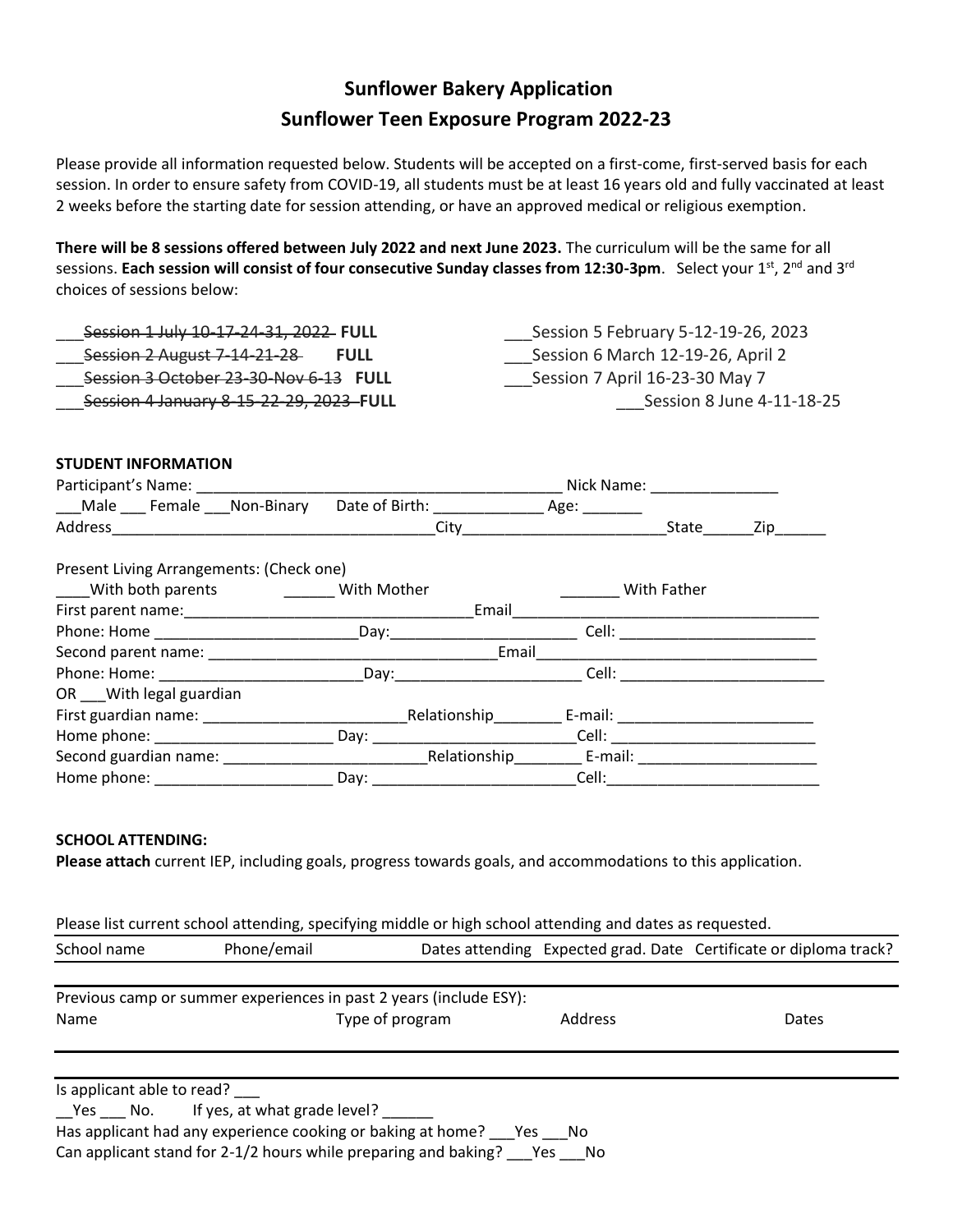| Please indicate skill level for the list below. Please rate as follows for each skill:        |                                                                                                                         |
|-----------------------------------------------------------------------------------------------|-------------------------------------------------------------------------------------------------------------------------|
| T= Tried, NT= Never Tried, C = Capable, E = Excellent                                         |                                                                                                                         |
| Identifies ingredients                                                                        | Identifies utensils ____<br>Washes dishes ____                                                                          |
| Measures with measuring cups ___                                                              | Measures with measuring spoons                                                                                          |
| Understands need to wash hands ___                                                            | Uses whisk ____ Uses spatula ___                                                                                        |
| Turns oven off/on _                                                                           | Uses microwave                                                                                                          |
| Uses electric hand mixer                                                                      | Uses food processor                                                                                                     |
| Uses electric stand mixer                                                                     | Ties apron independently                                                                                                |
| Removes pans from oven                                                                        |                                                                                                                         |
| Consistently identifies and differentiates sizes of measuring cups same spoons                |                                                                                                                         |
| Teen's disability/ies (Please describe.):                                                     |                                                                                                                         |
| Mobility: Ambulatory                                                                          | Personal Care: ____ Independent                                                                                         |
| assistive devices used to communicate will be brought to class?                               | Communication: Verbally _____Yes ______No lf no, what means/methods are used to communicate? What                       |
| Provide any additional information pertinent to applicant's expressive or receptive language. |                                                                                                                         |
|                                                                                               |                                                                                                                         |
| Please check appropriate spaces that best describe applicant's disability/disabilities.       |                                                                                                                         |
| Learning disability                                                                           | <b>Behavioral concerns</b>                                                                                              |
| Mild intellectual disability                                                                  | ____ Attention deficit hyperactivity disorder                                                                           |
| Moderate intellectual disability                                                              | _____ Anxiety disorder                                                                                                  |
| Epilepsy/seizure disorder                                                                     | Hearing loss                                                                                                            |
| Cerebral palsy                                                                                | Limited vision                                                                                                          |
| Limited mobility                                                                              | ____ Speech/language impairment                                                                                         |
| Autism spectrum disorder                                                                      | Psychiatric diagnosis/mental illness                                                                                    |
| Depression<br>___ Other                                                                       |                                                                                                                         |
|                                                                                               | Is applicant currently taking any medications for any of the above? ___Yes ___No If yes, which medications?             |
| *Psychiatric/Psychological/Emotional Disability                                               |                                                                                                                         |
|                                                                                               |                                                                                                                         |
|                                                                                               |                                                                                                                         |
| Please attach a copy of the most recent psychological evaluation results.                     |                                                                                                                         |
|                                                                                               | Please comment on any of above with regard to educational settings. Please indicate any restrictions from participation |
| in Bakery activities. Use back of page if necessary.                                          |                                                                                                                         |
|                                                                                               |                                                                                                                         |
| <b>BEHAVIORAL CONCERNS:</b>                                                                   |                                                                                                                         |
| Does applicant (check if yes):                                                                |                                                                                                                         |
| Threaten to do physical violence ____                                                         | Ignore or resist following instruction or routines ____                                                                 |
| Damage personal property ____                                                                 | Lie or steal ____                                                                                                       |
| Damage the property of others ___                                                             |                                                                                                                         |
| Damage public property _____                                                                  | Have a record of any arrests _                                                                                          |
| Use angry language ____                                                                       | Have socially unacceptable sexual habits ____                                                                           |
| Have violent temper or temper tantrums ____                                                   | Exhibit offensive behavior with peers ____                                                                              |
|                                                                                               |                                                                                                                         |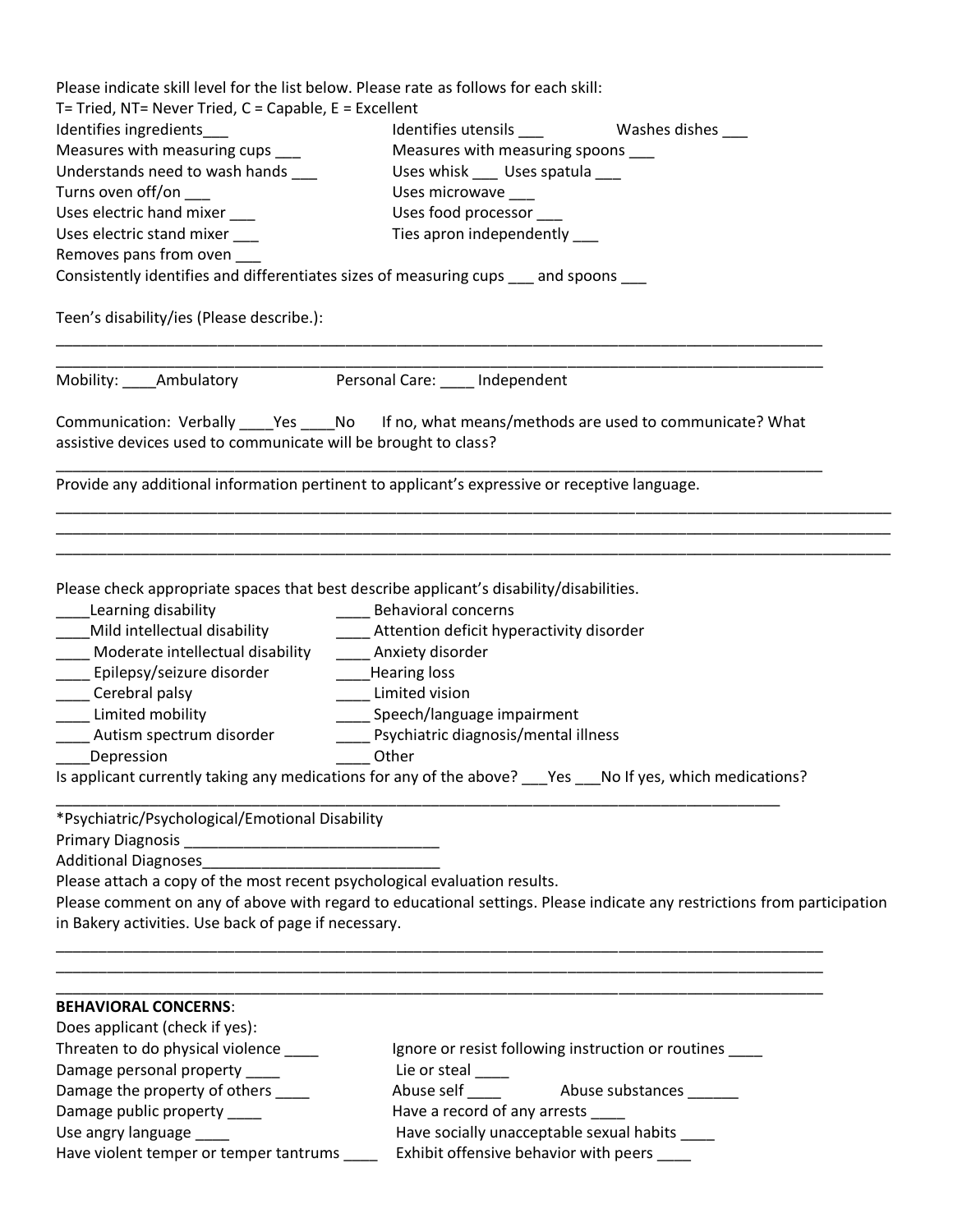Please comment on any of above with regard to educational settings:

| <b>EMERGENCY CONTACTS</b>                                                            |                                                                                                                      |
|--------------------------------------------------------------------------------------|----------------------------------------------------------------------------------------------------------------------|
|                                                                                      |                                                                                                                      |
|                                                                                      | Day phone: ____________________________Cell phone: _____________________________ e-mail_____________________________ |
|                                                                                      |                                                                                                                      |
|                                                                                      |                                                                                                                      |
|                                                                                      |                                                                                                                      |
|                                                                                      | Day phone: ____________________________Cell phone: _____________________________ e-mail ____________________________ |
|                                                                                      |                                                                                                                      |
| <b>HEALTH AND MEDICAL INFORMATION</b>                                                |                                                                                                                      |
|                                                                                      |                                                                                                                      |
|                                                                                      |                                                                                                                      |
|                                                                                      |                                                                                                                      |
|                                                                                      |                                                                                                                      |
|                                                                                      |                                                                                                                      |
|                                                                                      | Medical insurance covered by (company name): ______________________Group: _________________________                  |
|                                                                                      |                                                                                                                      |
|                                                                                      |                                                                                                                      |
|                                                                                      |                                                                                                                      |
| History of gluten intolerance or Celiac disease? ___ yes ___ no<br>Medical concerns: |                                                                                                                      |

\_\_\_\_\_\_\_\_\_\_\_\_\_\_\_\_\_\_\_\_\_\_\_\_\_\_\_\_\_\_\_\_\_\_\_\_\_\_\_\_\_\_\_\_\_\_\_\_\_\_\_\_\_\_\_\_\_\_\_\_\_\_\_\_\_\_\_\_\_\_\_\_\_\_\_\_\_\_\_\_\_\_\_\_\_\_\_\_\_\_\_\_\_\_\_\_\_\_

# **Medical Release**

The applicant has permission to participate in all Sunflower Bakery activities except as noted by me. I give permission to the physician selected by Sunflower Bakery to order x-rays, routine tests, and treatment related to the health of the participant for emergency situations. If I cannot be reached in an emergency, I give my permission to the physician to hospitalize, secure proper treatment for, and order injection, anesthesia, or surgery for this applicant. I understand the information on this form will be shared on a "need to know" basis with Bakery staff. I give permission to photocopy this form. In addition, the Sunflower Bakery has permission to obtain a copy of the applicant's health record from providers who treat him/her and these providers may talk with the Bakery's staff about the applicant's health status.

Date: July 2022 through June, 2023

Signature of parent/guardian

#### **Photo or Video Image Release**

I give my permission and consent to allow my son's/daughter's photographs or video image to be taken during Sunflower Bakery activities. I further give permission and consent that any such photographs or video image may be published and used by Sunflower Bakery and its agents, to illustrate and promote the Bakery.

Date: July 2022 through June, 2023

Signature of custodial parent/guardian

# **Release of Liability**

The participant assumes all risks associated with participation in the class(es). Sunflower Bakery assumes no liability for injury or damages arising from participation in the class(es).

Signature of parent/guardian

Date: July 2022 through June, 2023